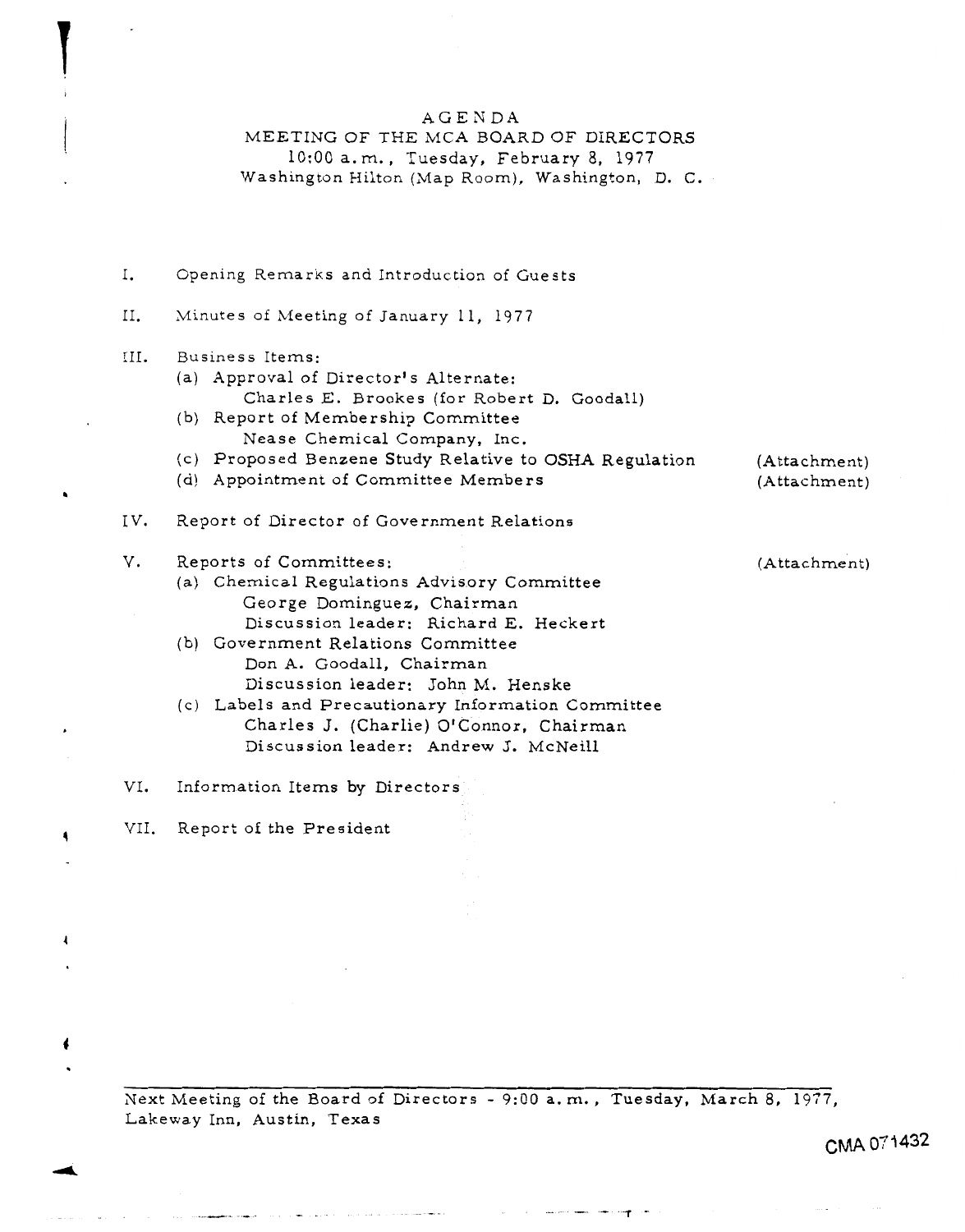# Proposed Program on **OSHA** Benzene Regulation

#### Purpose

NIOSH has proposed that the permissible exposure levels for benzene be reduced from 10 ppm to 1 ppm. The basis **for**  this reduction is questioned. The purpose of the proposed program is to develop a sound technical base for a position by industry on potential regulation and to advance that position with **OSHA** and NIOSH.

#### Program

*b* 

An ad hoc planning group composed of representatives of fourteen producers and users of benzene, having reviewed readily available information, have recommended that a special project on benzene be established within MCA to prepare and present to **OSHA** and NIOSH lnformat ion and recommendat ions on benzene occupational **health** exposure regulations. This program would encompass two principal objectives as dictated by the criticality of timing. The first objective with highest priority would address the following areas:

- **1.** From a review of information available (primarily in the public literature), assess the hazards associated with various levels of exposure with the view to relating to NIOSH recommendations and **OSHA** proposals. The background papers, deliberations, and resolution of the November 9-11, 1976, international workshop on toxicology of benzene in Paris may be of especial value. The consensus was that outside expertise should be hired for this task.
- **2.** Consolidate and organize other currently available data to arrive at appropriate conclusions **to** be presented to **OSHA.** This is meant to apply primarily to epidemiologic studies carried out in various companies, but not publicized from a concern that they did not represent a large enough base. Adding them together may provide a more convincing picture. Again it was felt that outside expertise should be sought **to** consolidate the informat ion.

**I-** -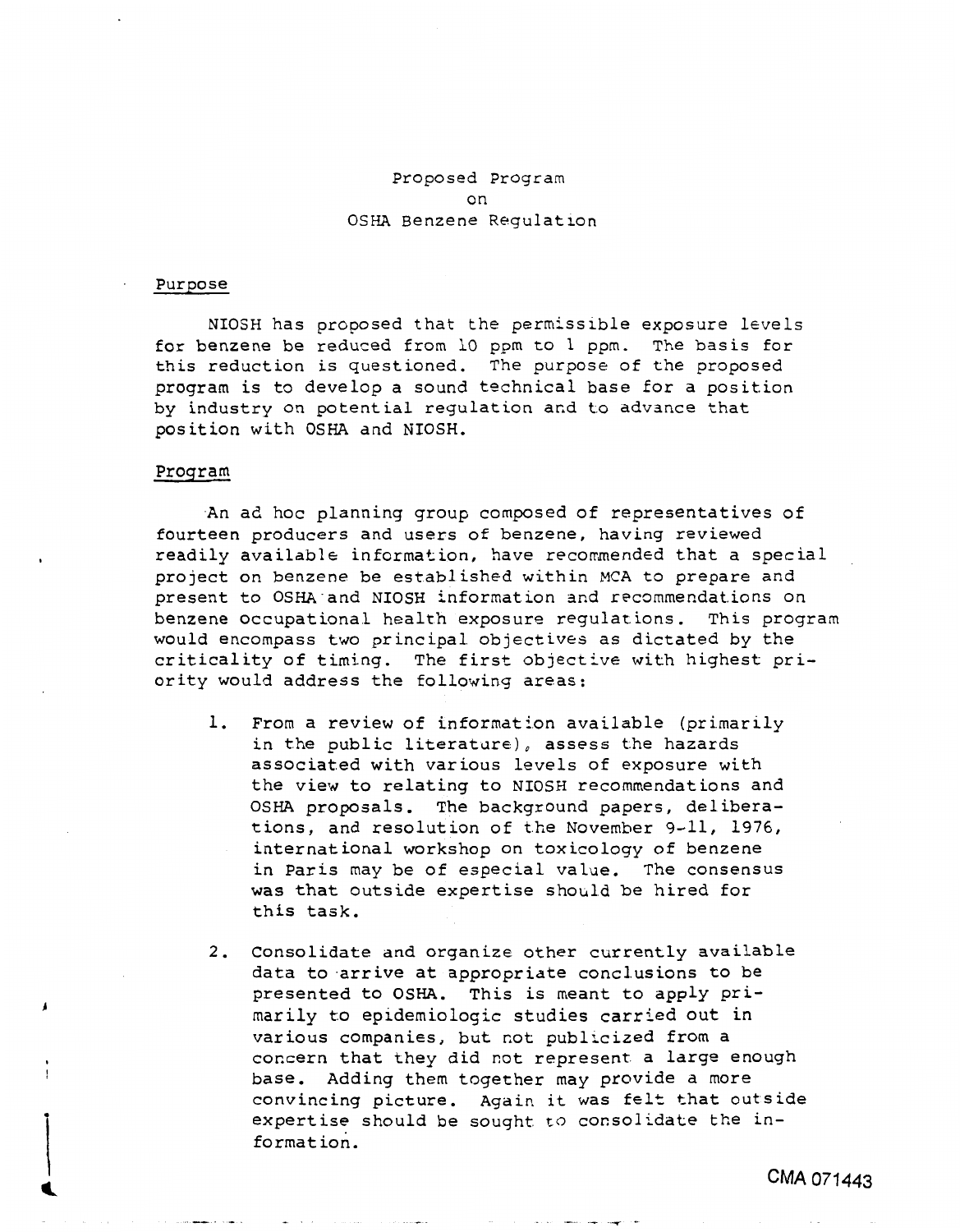Individual members would be encouraged to conduct and report monitoring observations *to* enable an assessment to be made of the impact of different permissible exposure leve **Is.** 

3. React to details of criteria documents, standards, or guidelines.

**A** longer-term objective would be to *assess* the desirability of undertaking appropriate additional research, industry epidemiology studies, and economic studies ir. conjunction with, or independent of, programs within other trade associations.

### Supervision

The program would be supervised **by** a Special Project Unit consisting of one representative from each subscribing company, plus an MCA staff representative who would **also** serve a3 a project manager. Due to the expected numbers, they might wish I to designate a working group containing a mixture of toxicologists and/or physicians, industrial hygienists, epidemiologists, and regulatory affairs personnel.

It was agreed that close supervision by legal counsel should be provided for.

#### Funding

The benzene special project would be fully financially supported by participating companies with **costs** to be distributed on the basis of nominal benzene production capacity and use. In spite of great uncertainties, the following budget is proposed initially:

| Legal counsel                                  | \$50,000  |
|------------------------------------------------|-----------|
| Review of information for assessment of hazard | 100,000   |
| Collation and assessment of epidemiologic in-  |           |
| formation                                      | 100,000   |
| MCA supervision                                | 100,000   |
| Contingencies                                  | 150,000   |
| Total                                          | \$500,000 |

*CMA* **071444**